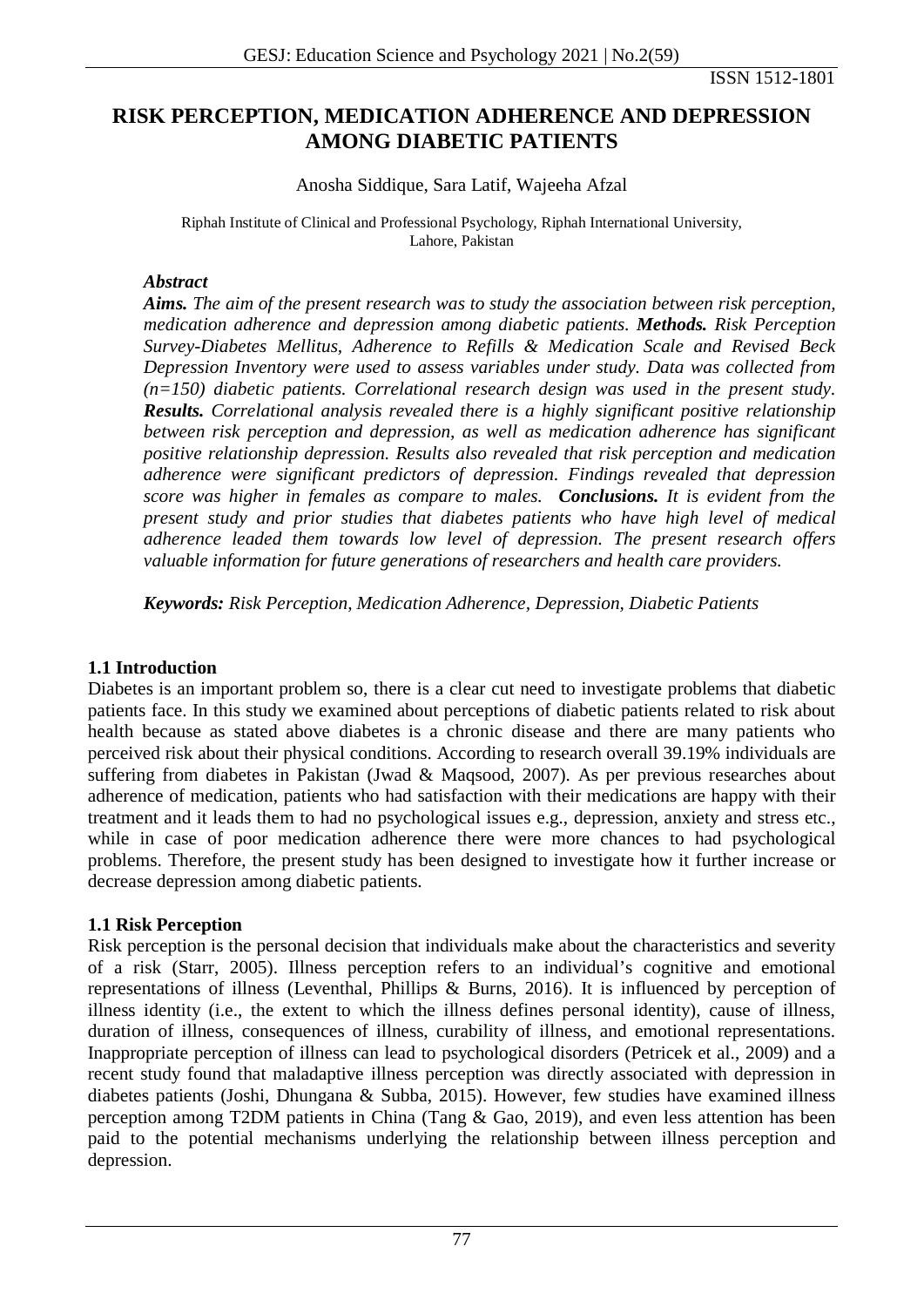### **1.2 Medication Adherence**

Medication adherence is defined by the World Health Organization as "the extent to which the individual's behavior communicates with the approved suggestions from a health care provider. Poor adherence to prescribed treatment is able to cause serious health consequences. For example, a current study found that the risk of hospitalization was more than double in patients who were diagnosed with diabetes, hypercholesterolemia, hypertension, or congestive heart failure rather than who were non adherent to prescribed treatment contrast with the general population (Kenreigh & Wagner, 2015).

### **1.3 Depression**

Depression goes by a lot of names, for example "The Blues", "Biological or Medical depression" and "Major Depressive Episode" but all of these names indicate to similar thing: having sad mood and feel depressed for weeks or months. This feeling is frequently escorted by the feelings of hopelessness, lack of energy and taking little or having no enjoyment in things that once gave an individual feeling of pleasure in the past (Grohol, 2013). The relationship between diabetes and depression is complex and bidirectional (Pan et al., 2010). Depression reduces physical activity, fosters unhealthy diets, depletes motivation to self-manage health, and activates neuroendocrine and inflammatory pathways that increase insulin resistance (*Rustad, Musselman & Nemeroff, 2011*). Diabetes requires major lifestyle changes, carries a high risk of medical complications, and is associated with structural brain changes, all of which may cause depression (*Egede, Grubaugh & Gen, 2010*).

### **1.4 Rationale of the Study**

The aim of the present research was to study the relationship between risk perception, medication adherence and depression among diabetes patients. There are less studies conducted on diabetes patients with risk perception, medication adherence and depression in Pakistan, and that is why there is need to work on this domain to complete this gap. And the present research is an effort to fulfilling this gap. The present study was directed to assist diabetes patients to understand in what way risk perception and medication adherence play a significant effect on the depression among diabetes patients. The main purpose of the current study was to provide insight to societal and clinical setting about risk perception and its effect on the psychological depression among diabetes patients. Though, a positive sense of medication adherence the present study was crucial for personal's development in relations of communication, reduce risk perception, understandings and diminished depression. Therefore, the core aim of the current research is to provide insight to people, social workers and policy makers especially mental health professionals to understand that how much medication adherence show a significant influence on the depression among diabetes patients. This insight information can be particularly useful for mental health professionals that provides mental health care services, as well as, for policy makers who make strategies and polices for better psychological wellbeing in the society.

#### **2. Method**

**2.1 Research Design**

Correlational research design was used in present study.

#### **2.2 Sample and Sampling Strategy**

Purposive sampling strategy was utilized to recruit sample of  $(n=150)$  diabetes students.

## **2.3 Procedure**

Firstly, researcher got official ethical clearance letter from University. Consent was taken from the authors of scales. Researcher prepare the booklet comprising on the informed consent hold demographic sheet and scales, provided to the members and collect data then pilot study and main study was conducted.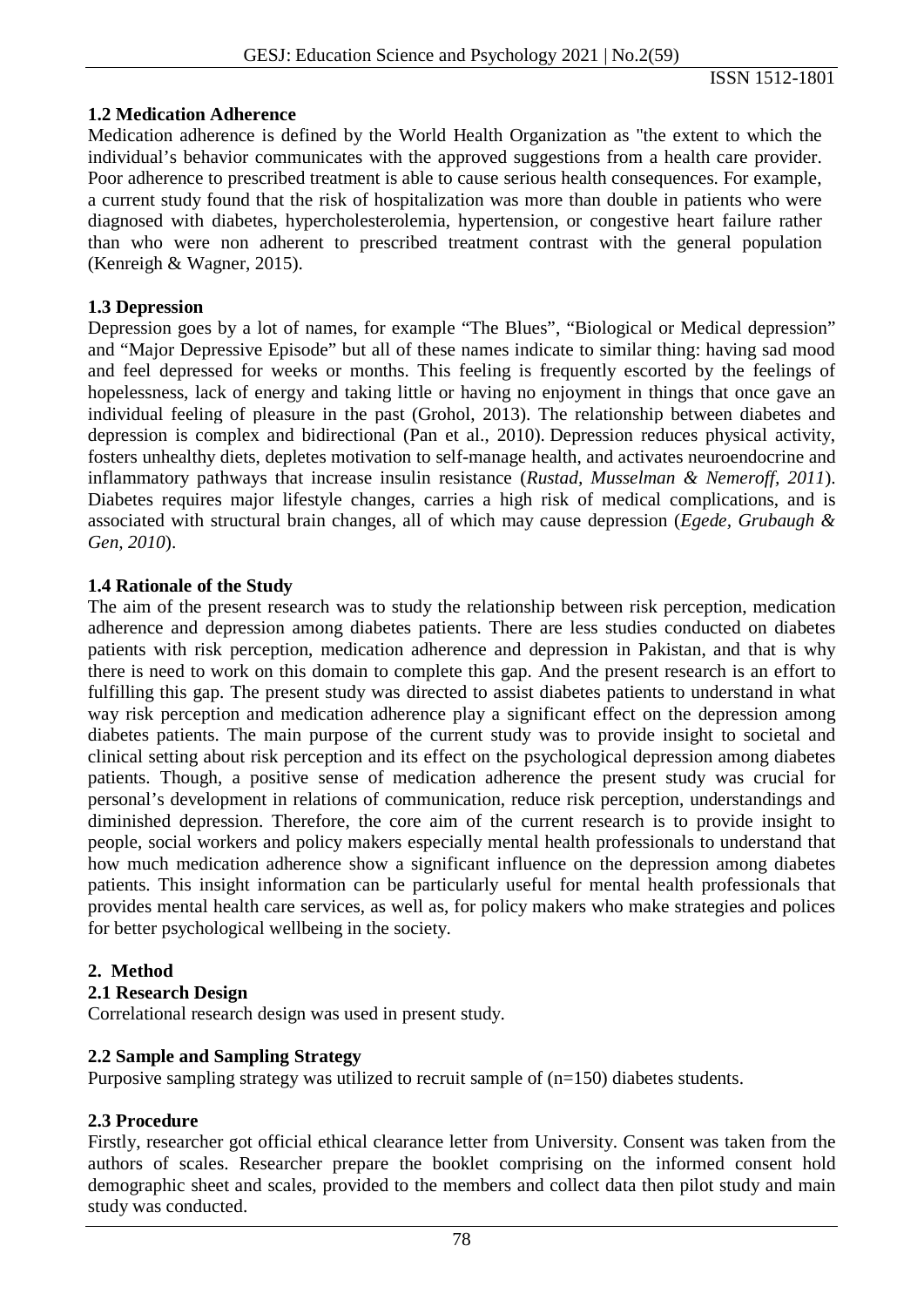ISSN 1512-1801

## **2.4 Assessment Measures**

## **2.41 Risk Perception Survey-Diabetes Mellitus (RPS-DM)**

Risk Perception Survey Diabetes Mellitus was developed by Walker (2003) in order to measure risk perception of diabetic patients. It consists of 4-point likert-type scale with 31 items. The alpha reliability of this scale was .88. The alpha reliability of this scale in the present study is ( $\alpha$ =.68).

## **2.4.2 Adherence to Refills & Medication Scale (ARMS)**

Adherence to Refills & Medication scale was developed by (Kirplani, 2009) to assess medication adherence. In present study original version of the scale was used. It is 5 likert-type scale with 12 items. The alpha reliability of this scale was reported to be.81. The alpha reliability of the scale in the present study is  $(\alpha = .68)$ .

## **2.4.3 Beck Depression Inventory (BDI-II)**

Beck depression inventory is self-report measure which was originally developed by Beck (1978), then revised in 1996 and also translated in different languages as well. It is 4-point likert type scale from 0 to 3 ranges with 21 items. The alpha reliability of this scale was reported .84.

## **3. Results**

## **Table 1**

*Pearson Product Moment Correlation Analysis between Study Variables among Diabetes Patients (n=150)*

|        | <b>Variables</b>                                                                                                                                                                                                                                                                                                    |                          |                          |
|--------|---------------------------------------------------------------------------------------------------------------------------------------------------------------------------------------------------------------------------------------------------------------------------------------------------------------------|--------------------------|--------------------------|
|        | <b>Risk Perception</b>                                                                                                                                                                                                                                                                                              |                          | $\cdot\!\!\sim\!\!\sim$  |
| $\sim$ | <b>Medication Adherence</b>                                                                                                                                                                                                                                                                                         |                          | — _**<br>.JO             |
| ູ      | Depression                                                                                                                                                                                                                                                                                                          | $\overline{\phantom{0}}$ | $\overline{\phantom{0}}$ |
|        | $\frac{1}{2}$ $\frac{1}{2}$ $\frac{1}{2}$ $\frac{1}{2}$ $\frac{1}{2}$ $\frac{1}{2}$ $\frac{1}{2}$ $\frac{1}{2}$ $\frac{1}{2}$ $\frac{1}{2}$ $\frac{1}{2}$ $\frac{1}{2}$ $\frac{1}{2}$ $\frac{1}{2}$ $\frac{1}{2}$ $\frac{1}{2}$ $\frac{1}{2}$ $\frac{1}{2}$ $\frac{1}{2}$ $\frac{1}{2}$ $\frac{1}{2}$ $\frac{1}{2}$ |                          |                          |

\*\*  $P < 0.01$ , \*P  $< 0.05$ 

Results showed that risk perception has significant ( $p < .05$ ) positive relationship with depression among diabetes patients. However, medication adherence has significant ( $p < .05$ ) positive relationship with depression among diabetes patients.

## **Table 2**

*Hierarchal Regression Analysis Used to Predicting Depression (n=150)*

|                                                   |                         | <b>Depression</b>        |  |  |
|---------------------------------------------------|-------------------------|--------------------------|--|--|
|                                                   |                         | <b>Diabetes Patients</b> |  |  |
| <b>Predictors</b>                                 | $\Delta$ R <sup>2</sup> |                          |  |  |
| Step 1                                            | $27***$                 |                          |  |  |
| <b>Risk Perception</b>                            |                         | $24***$                  |  |  |
| Step 2                                            | $33***$                 |                          |  |  |
| <b>Medication Adherence</b>                       |                         | $37***$                  |  |  |
| Total R <sup>2</sup>                              | 34%                     |                          |  |  |
| <i>Note:</i> *p < .05. ,**p < .01. , ***p < .001. |                         |                          |  |  |

a. Dependent Variable: Depression

b. Predictors in the Models: Risk Perception, Medication Adherence.

Results revealed risk perception was significant ( $p<0.05$ ) predictor F (1, 148) = 58.74 p < 0.05, R<sup>2</sup>= .28 and accounted for 28% of variance in depression. Moreover, medication adherence was significant (p<.05) predictor F (2, 147) = 37.94 p < .05, R<sup>2</sup>= .34 and accounted for 34% of variance in depression.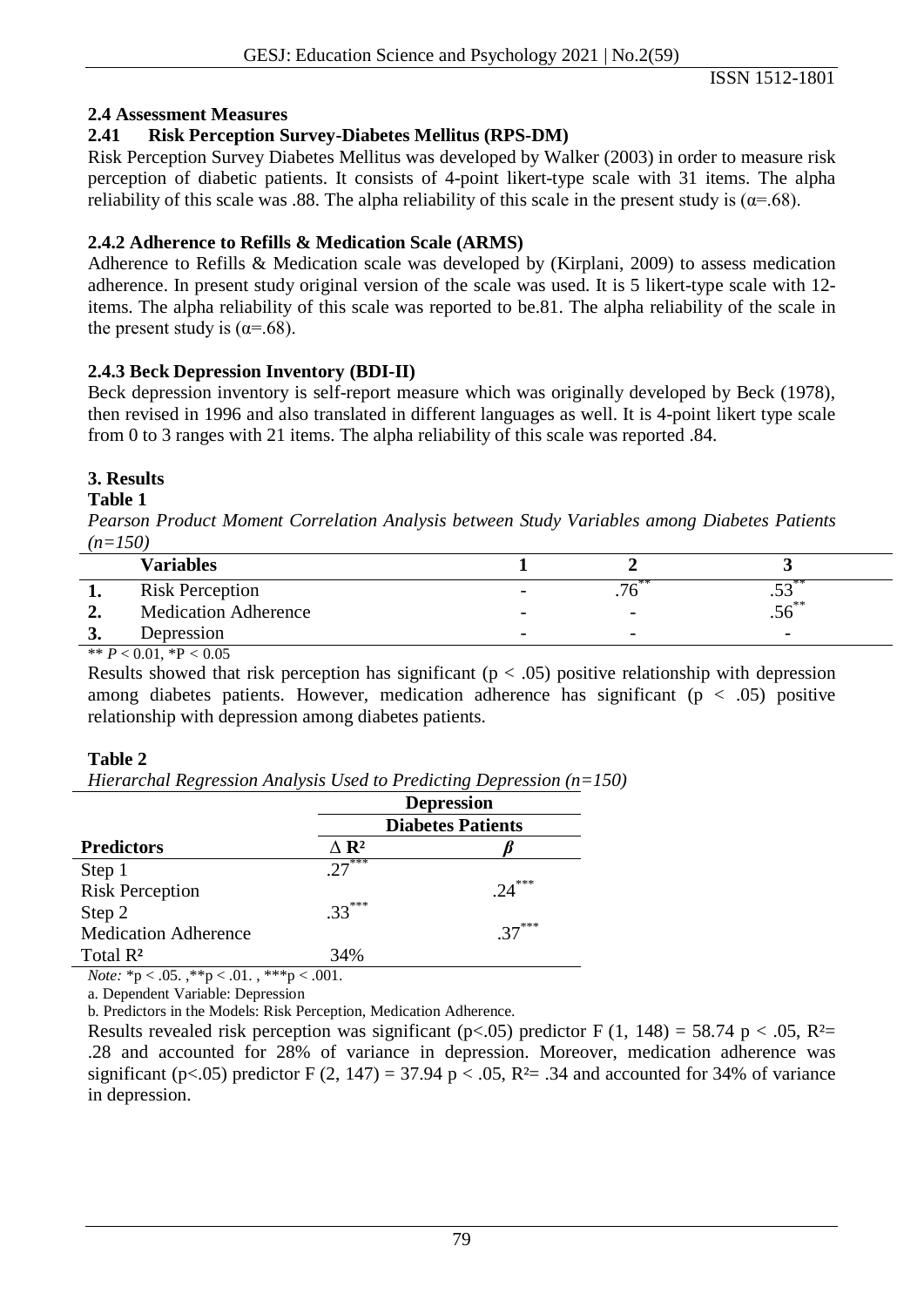### **Table 3**

| Independent Sample T-Test $(n=150)$             |          |    |        |                            |                                                                                                                                                                                                                                                                                                                                                     |  |  |  |  |
|-------------------------------------------------|----------|----|--------|----------------------------|-----------------------------------------------------------------------------------------------------------------------------------------------------------------------------------------------------------------------------------------------------------------------------------------------------------------------------------------------------|--|--|--|--|
| <b>Gender</b>                                   |          | df |        | <b>Confidence Internal</b> |                                                                                                                                                                                                                                                                                                                                                     |  |  |  |  |
|                                                 |          |    |        |                            |                                                                                                                                                                                                                                                                                                                                                     |  |  |  |  |
|                                                 | $-4.65$  |    | 148 00 | $-5.71$                    | $-2.30$                                                                                                                                                                                                                                                                                                                                             |  |  |  |  |
| $\sim \cdot$ $\sim$<br>$\cdots$<br>$\mathbf{v}$ | $\cdots$ |    |        |                            | $\overline{a}$ , $\overline{a}$ , $\overline{a}$ , $\overline{a}$ , $\overline{a}$ , $\overline{a}$ , $\overline{a}$ , $\overline{a}$ , $\overline{a}$ , $\overline{a}$ , $\overline{a}$ , $\overline{a}$ , $\overline{a}$ , $\overline{a}$ , $\overline{a}$ , $\overline{a}$ , $\overline{a}$ , $\overline{a}$ , $\overline{a}$ , $\overline{a}$ , |  |  |  |  |

*Note. p* = Significant Value, df = degree of freedom, LL = Lower Limit, UP = Upper Limit, CI = Confidence Interval Findings revealed a statistical reliable and significant difference of depression between males (M= 15.02) and females (M= 19.04). Depression score was higher in females as compare to males.

### **4. Discussion**

Results of the present research revealed risk perception has significant positive relationship with depression among diabetes patients. Another research was conducted to construct a conceptual framework for risk perception and depression of people in public health crises. Results showed risk perception and its associated factors significantly affect the mental health of people in public health crises. Findings revealed risk perception is positively associated with depression of people in public health crises (Ding et al., 2020).

In addition, results of the present research showed medication adherence has significant positive relationship with depression among diabetes patients. Another study was conducted to examine a meta-analysis of the association between depression and medication adherence among patients with chronic diseases. Findings showed strong association between depression and medication adherence (Grenard et al., 2011).

Furthermore, findings also revealed risk perception and medication adherence were significant predictors of depression among diabetes patients. Another research was conducted to study the relationship between depression risk perception and self-help behaviors in high-risk Canadians. Findings showed significant prediction between risk perception and depression (Warner et al., 2021). Another study was conducted to examine the Course of Depressive Symptoms and Medication Adherence After Acute Coronary Syndromes. Results showed medication adherence was significant predictor of depression. However, diagnosis and treatment of depressive symptoms may improve medication adherence in patients after ACS (Rieckmann et al., 2006).

Moreover, findings of the current study showed that depression score was higher in females as compare to males. Previous literature also showed that women have more tendencies to have depressive disorder as compare to men (Hoeksema, 2008). Freedland et al. (2003) reported major depression and medication adherence in old patients with coronary artery illness, findings revealed depression in female patients was higher as compare to male which supports the results of current study. Gender differences in depression were reported by Piccinelli (2000).

## **4.1 Limitations and Recommendations**

The sample size of current study was 150. And the sample of current research was short for better understanding. A huge sample size would permit researchers to have more data to evaluate which would provide a better understanding of the topic. It will also improve the validity and reliability of study. When a research is directed with a small sample size there is more margin of error which decreases the validity.

#### **4.2 Conclusions**

It is evident from the present study and prior studies that diabetes patients who have have high level of medication adherence leaded towards them to low depression. It is important to understand how these diabetes patients are able to adapt to various changes in their lives, and how environmental, physiological, and psychological factors may affect diabetes patient's risk perception and depression. My hope is that the present research will offer valuable information for future generations of researchers and health care providers.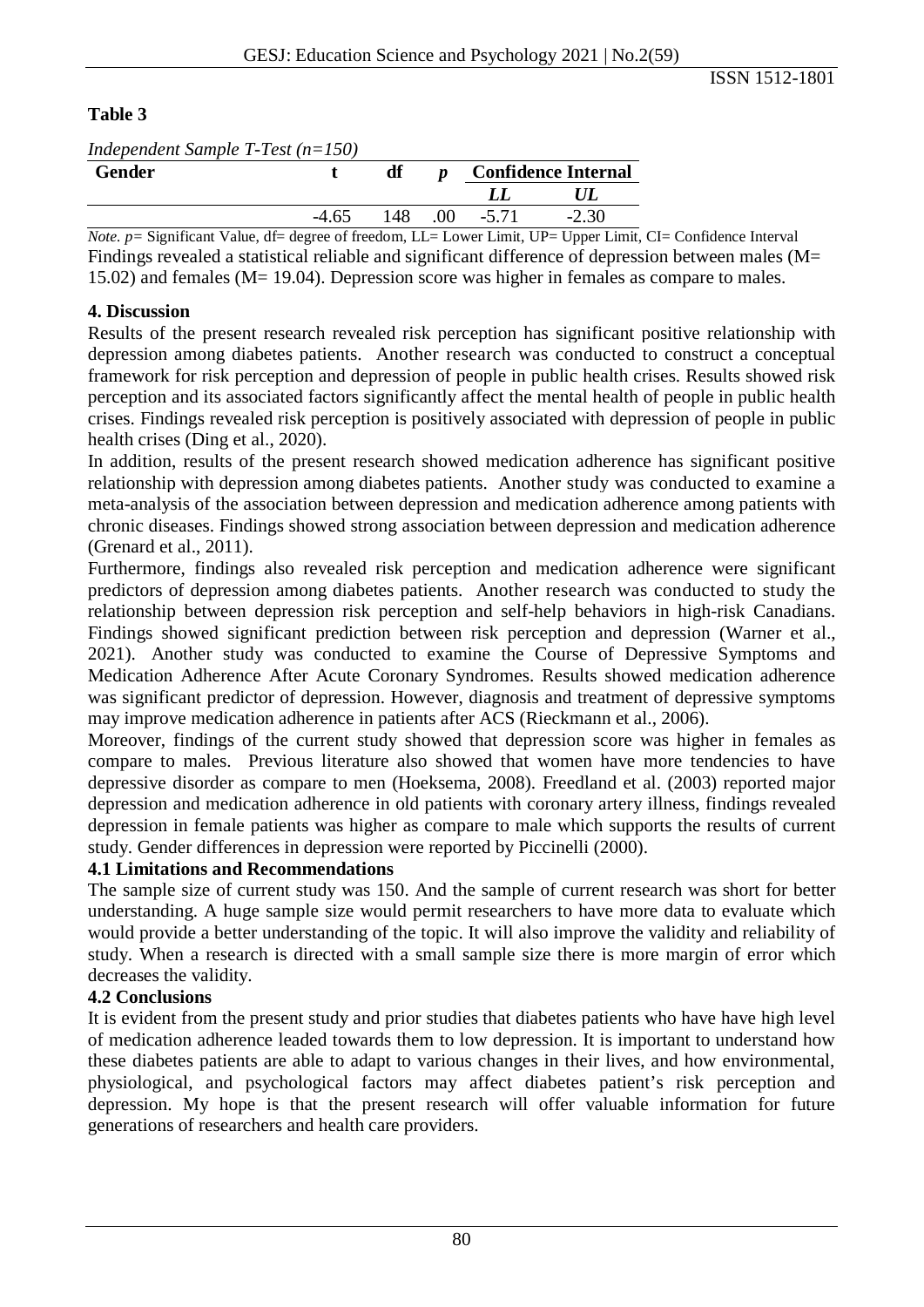## **Acknowledgement**

Working on this research has been both a wonderful and overwhelming experience. We are grateful to so many good people for ensuring the time we have spent working on this project has been an unforgettable experience. First of all, we would like to thank our supervisor and our family for the exceptional support, care and encouragement they have given us during these past months. Without their guidance and constant feedback, this project would not have been achievable. We are really gratefully acknowledging the support which we received from the Riphah International University, Lahore, Pakistan that has ensured the completion of this project. We are thankful to the participants who by agreeing to participate in this research and made this project possible.

### **References**

- 1. Adeyemo, David & Adeleye, A.. (2008). Emotional Intelligence, Religiosity and Self-Efficacy as Predictors of Psychological Well-Being among Secondary School Adolescents in Ogbomoso, Nigeria. Europe's Journal of Psychology. 4. 10.5964/ejop.v4i1.423.
- 2. Albelaikhi, Abdulaziz Abdurrahman, "Development of a Muslim Religiosity Scale" (1997). Open Access Dissertations. Paper 547. [https://digitalcommons.uri.edu/oa\\_diss/547](https://digitalcommons.uri.edu/oa_diss/547)
- 3. Boswell, J. F., Thompson-Hollands, J., Farchione, T. J., & Barlow, D. H. (2013). Intolerance of uncertainty: a common factor in the treatment of emotional disorders. *Journal of clinical psychology*, *69*(6), 630–645.<https://doi.org/10.1002/jclp.21965>
- 4. Brough, P. (2004). Comparing the Influence of Traumatic and Organizational Stressors on the Psychological Health of Police, Fire, and Ambulance Officers. *International Journal of Stress Management, 11*(3), 227–244. [https://doi.org/10.1037/1072-](https://psycnet.apa.org/doi/10.1037/1072-5245.11.3.227)
- 5. Bishop, A. (2008). Age and gender differences in adaptation and subjective well-being of older adults residing in Monastic Religious Communities. Pastoral Psychology, 55(2), 131– 143.
- 6. Çevik S, Yağmur Y. Impact of intolerance of uncertainty on psychological well-being in pregnant women with or without miscarriage risk. Perspect Psychiatr Care. 2018 Jul;54(3):436-440. doi: 10.1111/ppc.12297. Epub 2018 May 25. PMID: 29799614.
- 7. Cullen W, Gulati G, Kelly BD. Mental health in the COVID-19 pandemic. QJM. 2020 May 1;113(5):311-312. doi: 10.1093/qjmed/hcaa110. PMID: 32227218; PMCID: PMC7184387.
- 8. Ding, Y., Xu, J., Huang, S., Li, P., Lu, C., & Xie, S. (2020). Risk Perception and Depression in Public Health Crises: Evidence from the COVID-19 Crisis in China. *International journal of environmental research and public health*, *17*(16), 5728. [https://doi.org/10.3390/ijerph17165728.](https://doi.org/10.3390/ijerph17165728)
- 9. Diener, E., and Seligman, M. (2004). Beyond money: toward an economy of wellbeing. *Psychol. Sci. Public Interest* 5, 1–31. doi: 10.1111/j.0963-7214.2004.00501001.x
- 10. Ellison, C. G. (1993). Religious involvement and self perception among Black Americans. *Social Forces, 71*(4), 1027–1055. [https://doi.org/10.2307/2580129](https://psycnet.apa.org/doi/10.2307/2580129)
- 11. Ellison, C. G., & Levin, J. S. (1998). The religion-health connection: Evidence, theory, and future directions. Health Education & Behavior, 25 , 700–720.
- 12. Faiver, C., Ingersoll, R. E., O'Brien, E., & McNally, C. (2001). Explorations in counseling and spirituality: Philosophical, practical, and personal reflections. Belmont, CA: Wadsworth/Thomas Learning.
- 13. Freeston MH, Rhéaume J, Letarte H, Dugas MJ. Ladouceur R. Why do people worry? *Personality and Individual Differences.* 1994;17:791–802. doi: 10.1016/0191- 8869(94)90049-5.
- 14. Gica, Sakir & Kavakli, Mehmet & Durduran, Yasemin & ak, Mehmet. (2020). The Effect of COVID-19 Pandemic on Psychosomatic Complaints and Investigation of The Mediating Role of Intolerance to Uncertainty, Biological Rhythm Changes and Perceived COVID-19 Threat in this Relationship: A Web-Based Community Survey. Psychiatry and Clinical Psychopharmacology. 30. 89-96. 10.5455/PCP.20200514033022.